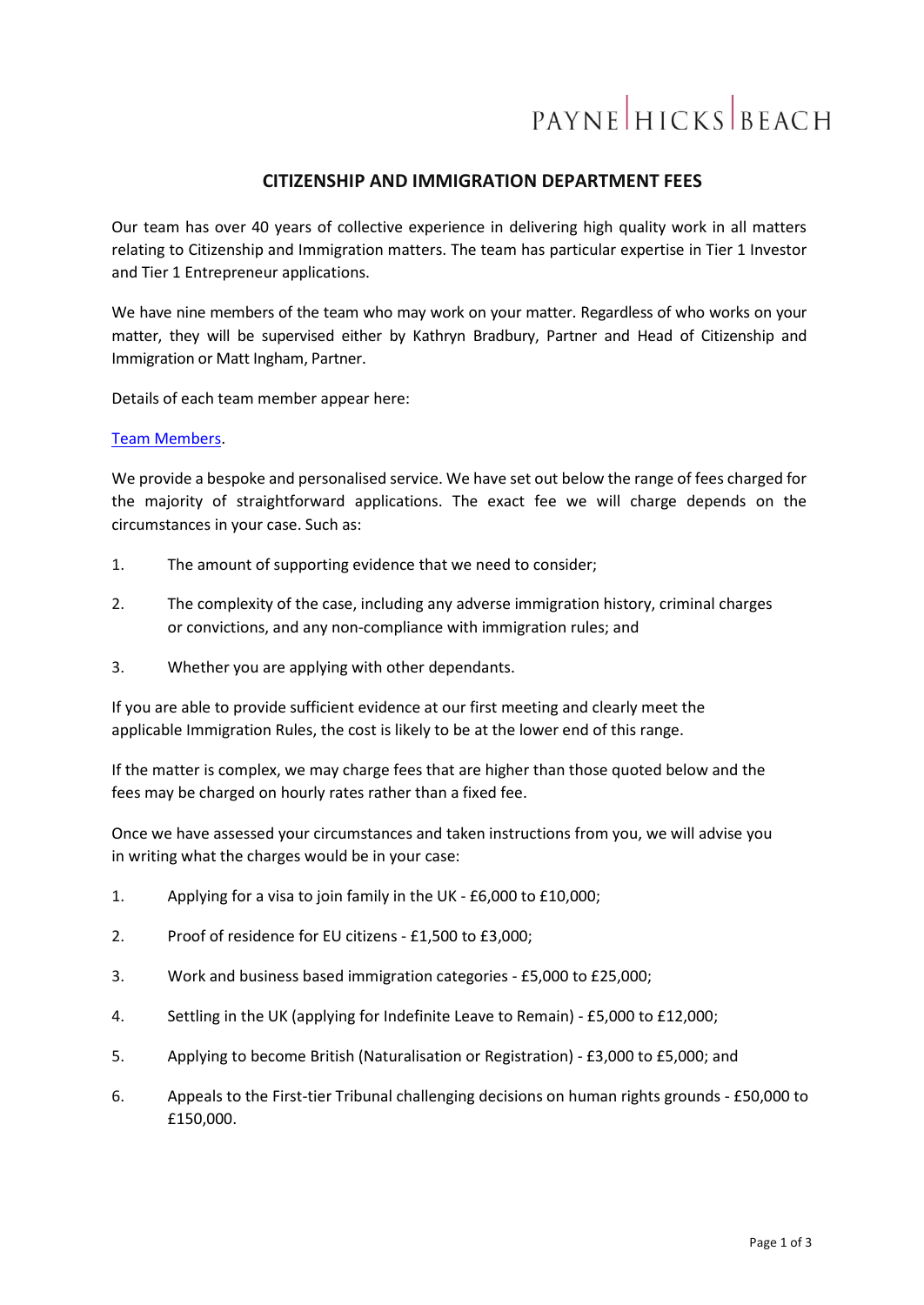As at 21 September 2021, our hourly rates are as follows:

| Kathryn Bradbury         | Partner                                | £500 |
|--------------------------|----------------------------------------|------|
| Matt Ingham              | Partner                                | £450 |
| Gintare Plistkovaite     | Associate                              | £270 |
| Navka Raja               | Associate                              | £230 |
| Fiona-Mary Haviland      | <b>Immigration Manager</b>             | £210 |
| <b>Francesca Sargent</b> | Trainee solicitor                      | £190 |
| <b>Richard Milford</b>   | Paralegal                              | £175 |
| Alisa Gutina             | <b>Business Development Russia/CIS</b> | £165 |
| Rowan Grimshaw           | Paralegal                              | £105 |

All figures exclude VAT (currently at 20%) charged to those resident in the EU.

Please note that in some highly complex matters we may apply an increase to our standard hourly rates.

## **WHAT SERVICES ARE INCLUDED?**

The work will involve:

- 1. discussing your circumstances in detail and confirming whether this is the most appropriate application for you to make and what other options may be available to you;
- 2. giving you advice about the requirements of the Immigration Rules and whether you meet the criteria;
- 3. if you do not fulfil certain criteria, whether this can be overcome and how;
- 4. considering the supporting evidence you have provided;
- 5. where necessary, helping you obtain further evidence (such as medical records and bank statements), including taking statements of any witnesses;
- 6. preparing your application and submitting it on your behalf;
- 7. attendance at a Home Office interview: if the Home Office ask you to attend an interview, we will give you clear advice (and discuss the possibility of us attending with you) at the appropriate time; and
- 8. giving you advice about the outcome of the application and any further steps you need to take.